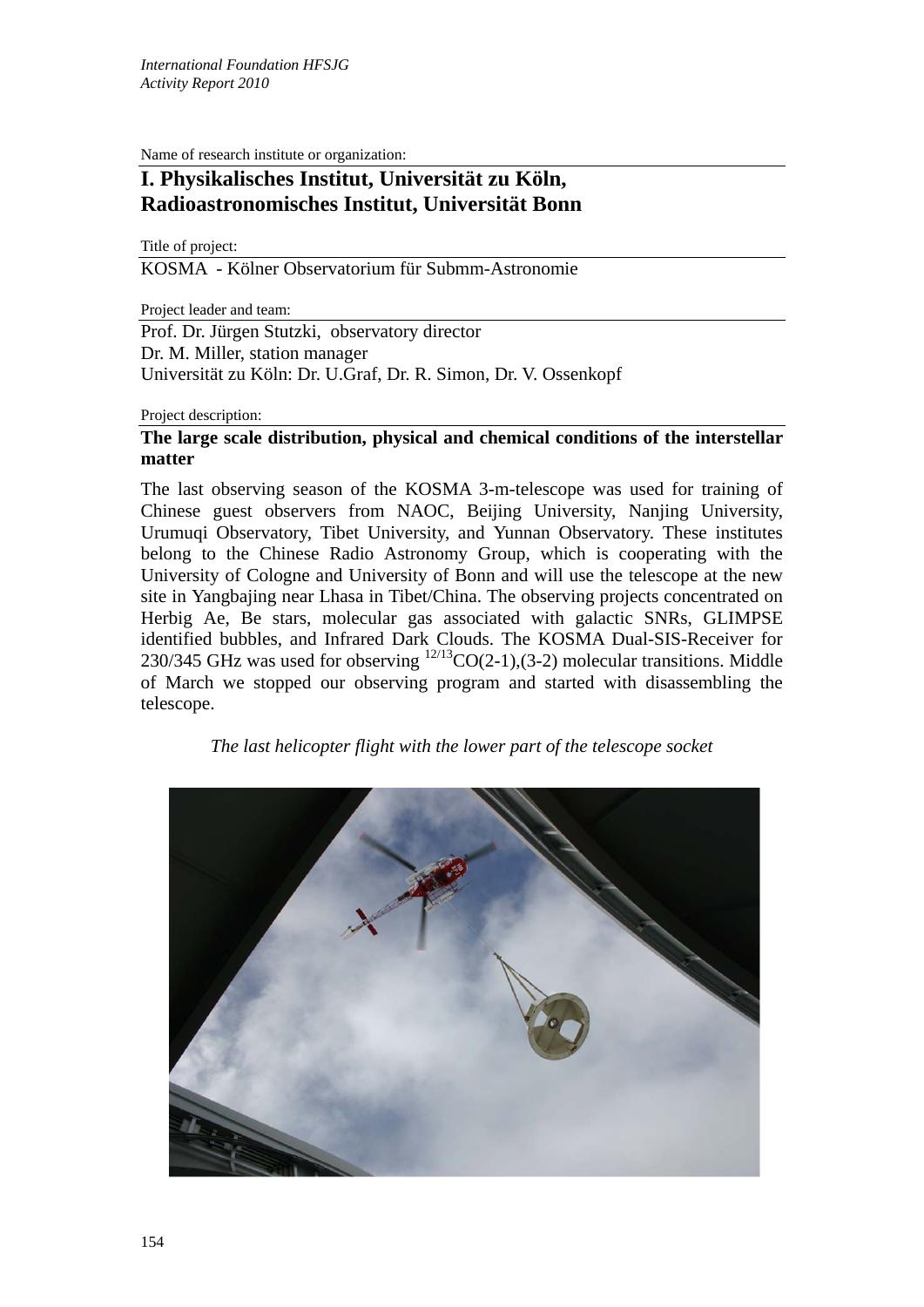End of May we finished packing the panels, the back structure of the telescope, and all components of the observatory in more than 40 wooden boxes. The heavy azimuth and elevation part of the telescope mounting, and the two parts of the telescope socket where transported by a helicopter of Air Zermatt on June 02. The telescope was shipped from Basel to Hamburg by train, from there to China by a container ship, and arrived Tianjin harbor on July 28, 2010.

Key words:

Interstellar matter, ISM, millimeter, submillimeter wave telescope, SIS receiver, Yangbajing, Tibet

Internet data bases: http://www.ph1.uni-koeln.de/kosma http://www.astro.uni-bonn.de

Collaborating partners/networks:

MPI für Radioastronomie Bonn, Institut für angewandte Physik, Universität Bern, ETH Zürich, Astrophysics Division of CEA Grenoble, France, Observatoire de Bordeaux, France, Astronomy Department Peking University, China, National Astronomical Observatory Chinese Academy of Science (NAOC), Peking, China, NANTEN2 Observatory, Pampa la Bola, Atacama, Chile (Nagoya and Osaka University)

Scientific publications and public outreach 2010:

## **Refereed journal articles and their internet access**

Kong, Shuo,Wu, Yuefang, Inclination-angle of the outflow in IRAS 05553+1631: A method to correct the projection effect, Accepted by the Monthly Notices of the Royal Astronomical Society

Chen, C., Huang, M, Radiation-driven implosion in the Cepheus B molecular cloud, Research in Astronomy&Astrophysics, **10**, issue 8, 777-784, 2010

Wang, K., Wu, Y.F., Ran, L., Yu, W.T., Miller, M., The relation between 13 CO J=2-1 line widths in molecular clouds and bolometric luminosity of associated IRAS sources, Astronomy&Astrophysics **507**, issue 1, pp. 369-376, 2009

Xu, J.L., Wang, J.J., Submillimeter/millimeter observations of the high-mass star forming region IRAS22506+5944, Research in Astronomy and Astrophysics, **10**, issue 2, pp. 151-158 (2010)

Ossenkopf, V., Ormel, C.W., Simon, R., Sun, K., Stutzki, J., Spectroscopic [CI] mapping if the infrare d dark cloud G48.65-0.29, Astronomy&Astrophysics, **525**, id. A9, 2011

Kong, Shuo,Wu, Yuefang, Inclination-angle of the outflow in IRAS 05553+1631: A method to correct the projection effect, accepted by the Monthly Notices of the Royal Astronomical Society, http://adsabs.harvard.edu/abs/2010arXiv1012.3268K

Xu, Jin-Long, Wang, Jun-Jie, Miller, Martin Submillimeter/millimeter observations of the molecular clouds associated with the Tycho' Supernova Remnant, http://adsabs.harvard.edu/abs/2010arXiv1012.2918X